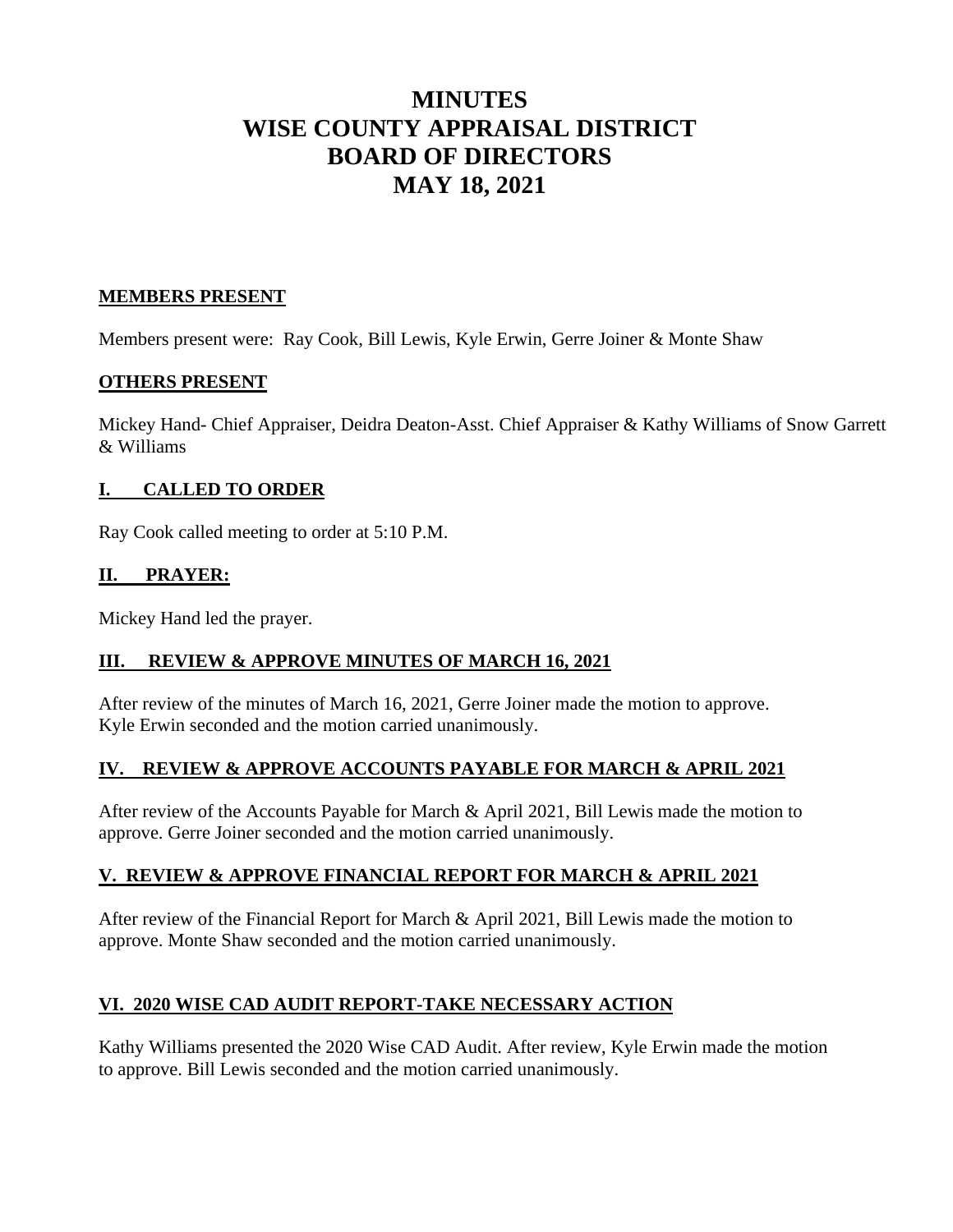Page 2 BOD Minutes May 18, 2021

## **VII. ELECT BOARD VICE CHAIRPERSON-TAKE NECESSARY ACTION**

Gerre Joiner made the motion to elect Bill Lewis as Board Vice Chairperson. Kyle Erwin seconded and the motion carried unanimously.

#### **VIII. WISE CAD EMPLOYEE LEGAL DEFENSE POLICY-TAKE NECESSARY ACTION.**

Gerre Joiner made the motion to approve the Resolution of the Wise CAD Employee Legal Defense Policy. Bill Lewis seconded and the motion carried unanimously.

#### **IX. WISE CAD BANKING SIGNATURES-TAKE NECESSARY ACTION**

No Action Taken

## **X. 2022 PRELIMINARY BUDGET REVIEW-TAKE NECESSARY ACTION**

No Action Taken

## **XI. REVIEW LITIGATION/ARBITRATION SETTLEMENTS-TAKE NECESSARY ACTION**

Bill Lewis made the motion to accept the Litigation/Arbitration Settlement for the accounts as follows. Gerre Joiner seconded and the motion carried unanimously.

a) 1713 Decatur Medical LLC vs. WISE COUNTY APPRAISAL DISTRICT DISTIRCT COURT SUIT# CV18-07-593 AGREED JUDGEMENT FOR 2018, 2019, & 2020 MARKET VALUES AS FOLLOWS:

| <b>CERTIFIED</b>       | <b>AGREED JUDGMENT</b> |
|------------------------|------------------------|
| 2020 VALUE \$3,261,000 | 2020 VALUE \$3,000,000 |
| 2019 VALUE \$3,135,130 | 2019 VALUE \$2,850,000 |
| 2018 VALUE \$3,233,790 | 2019 VALUE \$2,700,000 |
|                        |                        |

# b) New A Malik vs. WISE COUNTY APPRAISAL DISTRICT DISTIRCT COURT SUIT# CV18-09-793 AGREED JUDGEMENT FOR 2019 & 2020 MARKET VALUES AS FOLLOWS:

|            | <b>CERTIFIED</b>               | <b>AGREED JUDGMENT</b> |
|------------|--------------------------------|------------------------|
| R000006760 | 2020 VALUE \$1,328,440         | 2020 VALUE \$1,208,767 |
|            | 2019 VALUE \$1,335,950         | 2020 VALUE \$1,208,767 |
| R000005089 | 2020 VALUE \$657,380           | 2020 VALUE \$597,982   |
|            | 2019 VALUE \$660,500           | 2019 VALUE \$597,982   |
| R000525552 | 2020 VALUE \$292,855           | 2020 VALUE \$218,251   |
|            | <b>2019 VALUE</b><br>\$241,320 | 2019 VALUE \$218,251   |